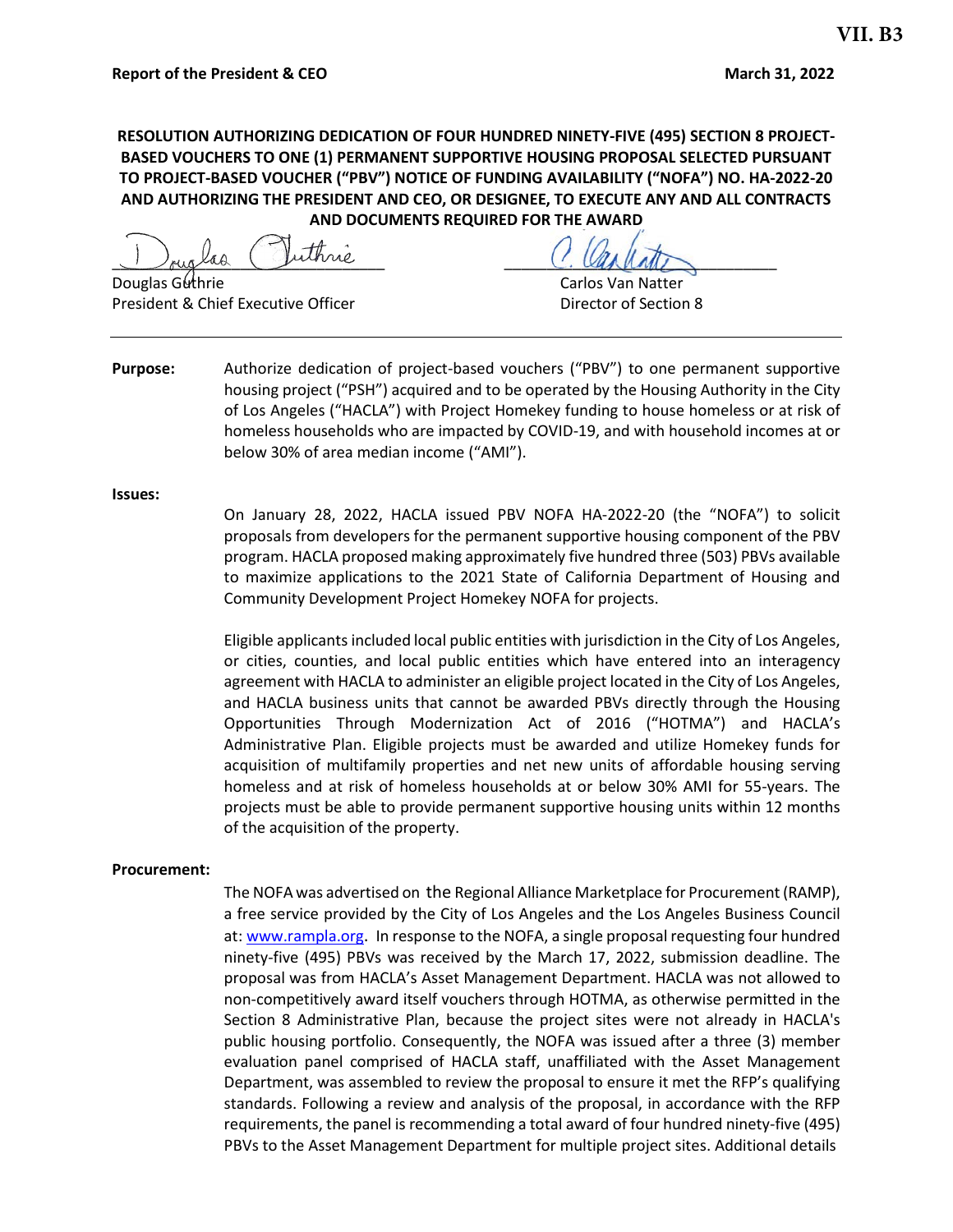on the procurement are detailed on the attached Summary of Procurement and Outreach. To accommodate this action, HACLA committed four hundred sixty-five (465) PBVs from the 2021 Board approved allocation of six hundred fifty (650) PBVs on October 28, 2021, pursuant to Resolution No 9760. HACLA committed the remaining thirty (30) PBVs from the 2022, Board approved allocation of one hundred forty-four (144) PBVs on February 24, 2022, pursuant to Resolution No 9811.

A Public Housing Authority may provide project-based assistance for up to 20 percent of its Consolidated Annual Contributions Contract ("ACC") authorized units, and may project base an additional 10% of their authorized units for projects serving the homeless. Currently HACLA has project-based 26.2% of its allocated units.

#### **Current Request:**

In order to further assist the local collaborative effort to increase the number of Permanent Supportive Housing projects in the City of Los Angeles, HACLA requests to dedicate four hundred ninety-five (495) project-based vouchers to its Asset Management Department, for multiple project sites for the PSH PBV program, and authorize the President & CEO, or designee, to execute all contracts and documents required for the award. These PBVs will maximize an application to the 2021 State of California Department of Housing and Community Development Project Homekey NOFA.

| <b>Applicant</b>                  | <b>Project Name</b>                  | <b>Total Number of</b><br><b>PBVs</b> |
|-----------------------------------|--------------------------------------|---------------------------------------|
| $HACLA -$                         | [1] 6521 Brynhurst Ave. (40)         | 495 PBV                               |
| Asset<br>Management<br>Department | [2] 2812 W. Temple St. (15)          |                                       |
|                                   | [3] 7639 Van Nuys Blvd. (13)         |                                       |
|                                   | [4] 916 N. Alvarado St. (10)         |                                       |
|                                   | [5] 1654 W. Florence Ave. (44)       |                                       |
|                                   | [6] 6531 S. Sepulveda Blvd. (44)     |                                       |
|                                   | [7] 18602 S. Vermont Ave. (46)       |                                       |
|                                   | [8] 20205 Ventura Blvd. (48)         |                                       |
|                                   | [9] 19325 Londelius St. (38)         |                                       |
|                                   | [10] 10150 Hillhaven Ave. (33)       |                                       |
|                                   | [11] 21121 Vanowen St. (35)          |                                       |
|                                   | [12] 6001 W. Pico Blvd. (17)         |                                       |
|                                   | [13] 2010-2014 N. Highland Ave. (28) |                                       |
|                                   | [14] 1044 N. Soto St. (84)           |                                       |

#### **Vision Plan: PLACE Strategy #4: Steward efforts to reduce and alleviate homelessness**

With Board approval, this proposal will result in 495 permanent supportive housing units dedicated for housing the homeless, and at risk of homeless who are impacted by COVID-19.

### **PEOPLE Strategy #9: Increase access to mental health services including peer-to-peer support**

HACLA, as a condition of the award of PBVs to the project, requires owners of PBV projects to provide supportive and mental health services to all PBV participants.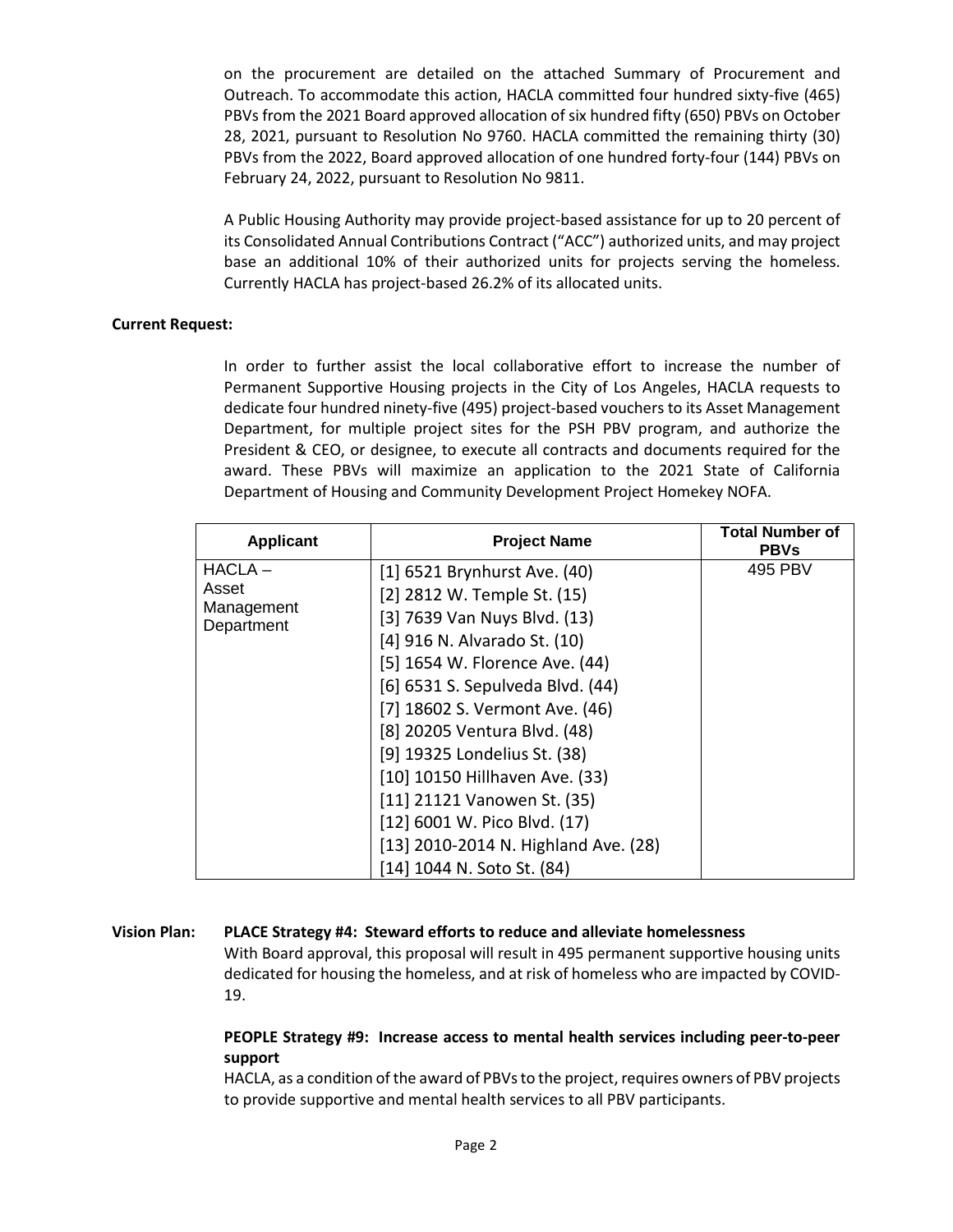#### **PEOPLE Strategy #12: Improve access to physical health services**

HACLA, as a condition of the award of PBVs to the project, requires owners of PBV projects to provide supportive services, as well as access to physical health services to all PBV participants.

**Funding:** The Chief Administrative Officer confirms the following:

*Source of Funds:* Vouchers will be project-based from the existing allocation of Section 8 Housing Choice Vouchers and paid for using Section 8 Housing Assistance Payments ("HAP") funding.

*Budget and Program Impact:* The PBVs will provide monthly Section 8 Housing Assistance Payments for 495 households for 20 years. Although the PBVs will be awarded to projects in 2022, HAP payments will not be made until the rehabilitation has been completed and the units are leased. The necessary funds will be available and included in the corresponding HACLA budget year.

#### **Environmental Review:**

PBV projects are subject to environmental reviews conducted by the Responsible Entity for the City of Los Angeles, LAHD. Each project will be in compliance with NEPA and CEQA prior to the execution of an AHAP contract or HAP Contract, as applicable.

**Section 3:** The current request to dedicate housing choice vouchers to permanent supportive housing projects does not trigger HUD Section 3 requirements. Local hiring requirements will be imposed by other awarding bodies and consistent with Project Labor Agreements, as applicable.

#### **Attachments:**

- **1.** Resolution
- **2.** Summary of Procurement and Outreach Activities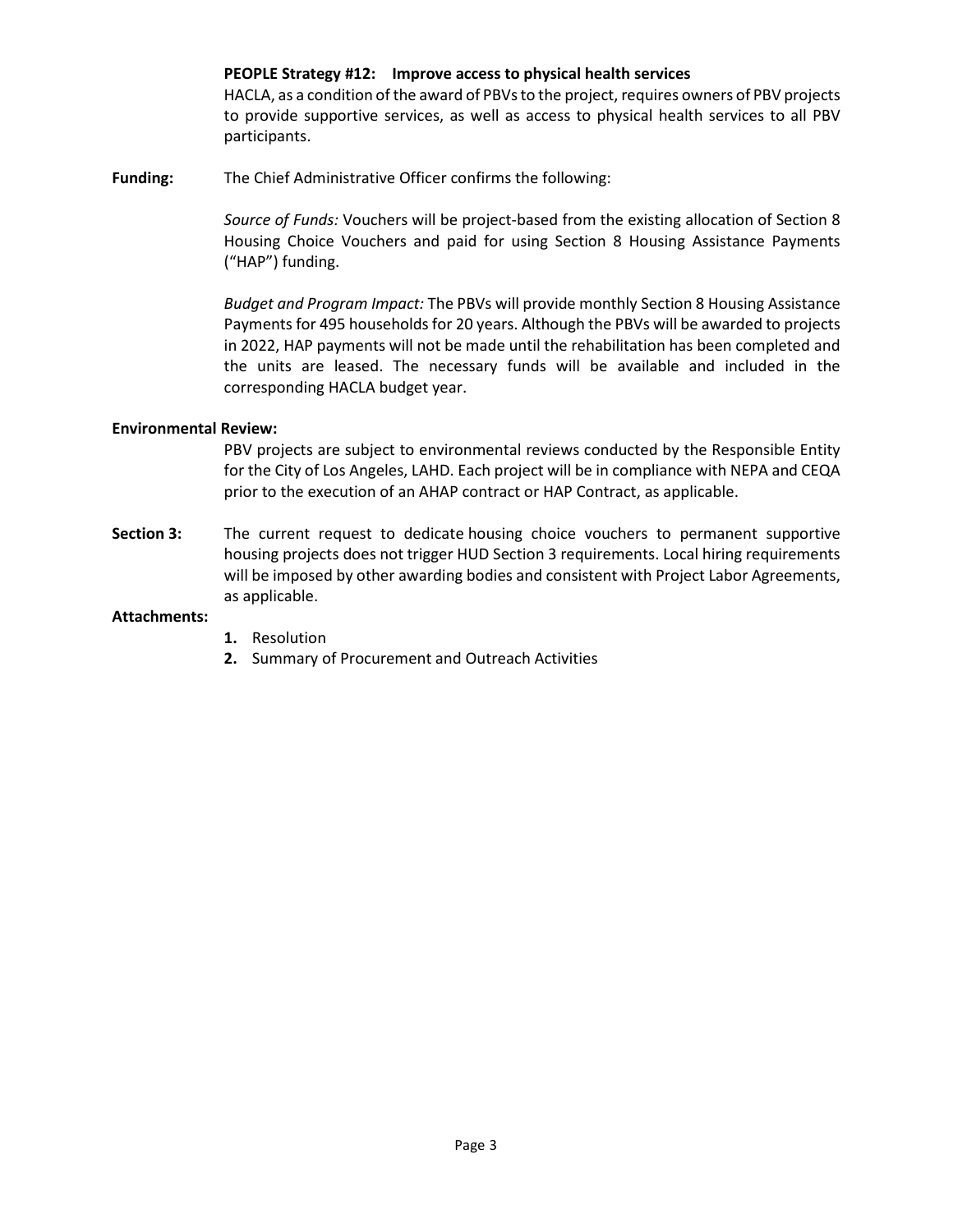### **RESOLUTION AUTHORIZING DEDICATION OF FOUR HUNDRED NINETY-FIVE (495) SECTION 8 PROJECT-BASED VOUCHERS TO ONE (1) PERMANENT SUPPORTIVE HOUSING PROPOSAL SELECTED PURSUANT TO PROJECT-BASED VOUCHER ("PBV") NOTICE OF FUNDING AVAILABILITY ("NOFA") NO. HA-2022-20 AND AUTHORIZING THE PRESIDENT AND CEO, OR DESIGNEE, TO EXECUTE ANY AND ALL CONTRACTS AND DOCUMENTS REQUIRED FOR THE AWARD**

**WHEREAS,** on January 28, 2022, the Housing Authority of the City of Los Angeles ("HACLA") issued Project-Based Voucher ("PBV") Notice of Funding Availability No. HA-2022-20 (the "NOFA") to solicit proposals from developers of Permanent Supportive Housing ("PSH") projects for approximately five hundred three (503) Project-Based Vouchers;

**WHEREAS,** the purpose of this PBV NOFA is to assist in the creation of permanent supportive housing in the City of Los Angeles by maximizing applications to the 2021 State of California Department of Housing and Community Development Project Homekey NOFA;

**WHEREAS,** the goal, through making PBVs available, is to provide affordable housing with an array of supportive services for homeless or at risk of homeless households who are impacted by COVID-19 and are at or below 30% of area median income ("AMI");

**WHEREAS,** eligible applicants included local public entities with jurisdiction in the City of Los Angeles, or cities, counties, and local public entities which have entered into an interagency agreement with HACLA to administer an eligible project located in the City of Los Angeles, and HACLA business units that cannot be awarded PBVs directly through the Housing Opportunities Through Modernization Act of 2016 ("HOTMA') and HACLA's Administrative Plan;

**WHEREAS,** eligible projects must be awarded and utilize Homekey funds for acquisition of multifamily properties and net new units of affordable housing serving homeless and at risk of homeless households at or below 30% of AMI for 55 years. The project must be able to provide permanent housing units within 12 months of the acquisition of the property;

**WHEREAS**, HACLA received one (1) PSH project proposal in response to the PBV NOFA No. HA-2022-20 by the March 17, 2022 deadline with said proposal being from HACLA's Asset Management Department; and

**WHEREAS,** the Chief Administrative Officer confirmed that although the PBVs will be awarded to projects in 2022, HAP payments will not be made until rehabilitation has been completed and the units are leased. The necessary funds will be available and included in the corresponding HACLA budget year.

**NOW, THEREFORE, BE IT RESOLVED** that the Board of Commissioners authorizes the President and CEO, or designee, to execute any and all contracts and documents required for the dedication of four hundred ninety-five (495) PBVs to the following permanent supportive housing proposal:

| <b>Applicant</b>                       | <b>Project Name</b>                                                                                                         | <b>Total Number of</b><br><b>PBVs</b> |
|----------------------------------------|-----------------------------------------------------------------------------------------------------------------------------|---------------------------------------|
| HACLA - Asset<br>Management Department | [1] 6521 Brynhurst Ave. (40)<br>[2] 2812 W. Temple St. (15)<br>[3] 7639 Van Nuys Blvd. (13)<br>[4] 916 N. Alvarado St. (10) | 495 PBV                               |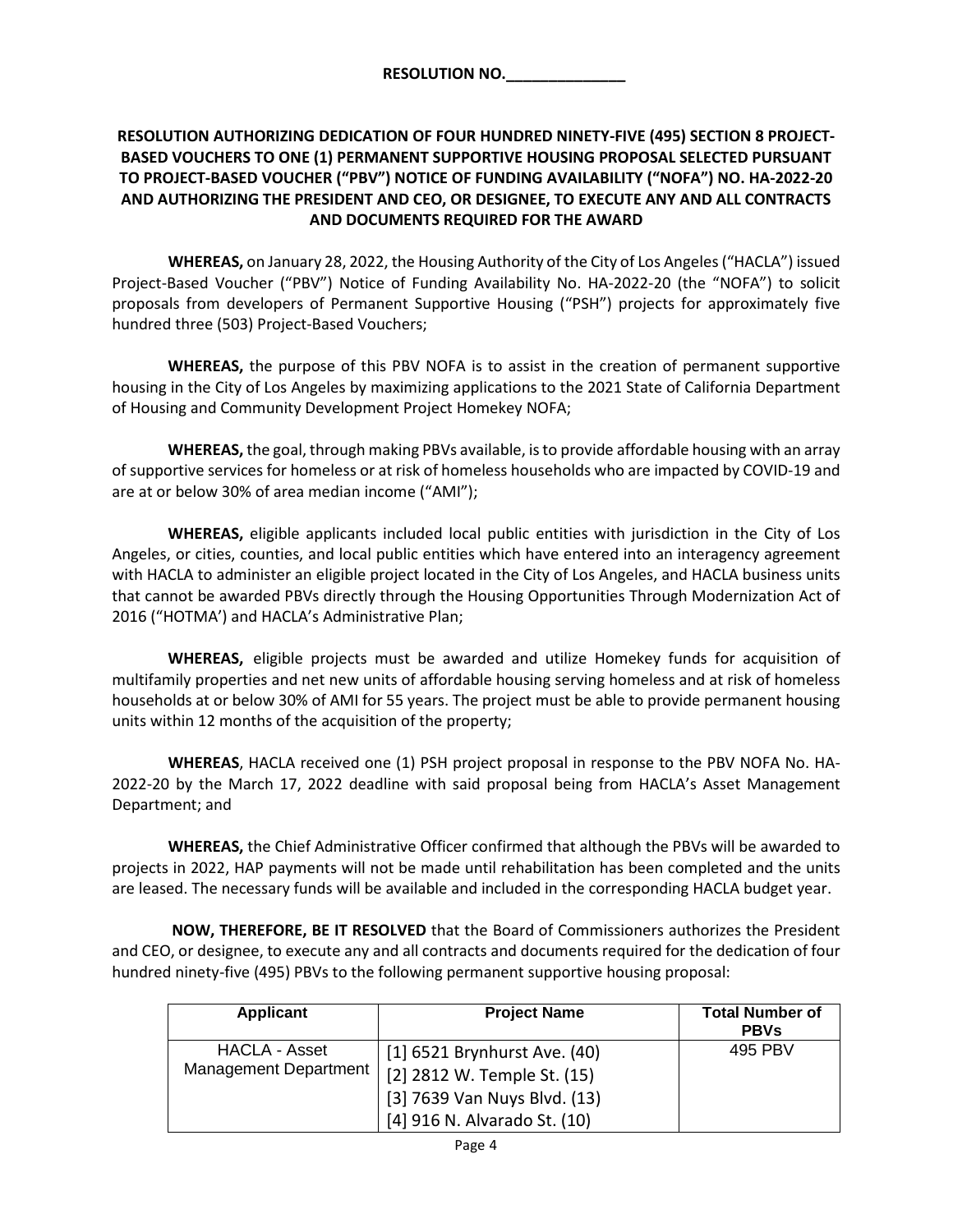| [5] 1654 W. Florence Ave. (44)       |  |
|--------------------------------------|--|
| [6] 6531 S. Sepulveda Blvd. (44)     |  |
| [7] 18602 S. Vermont Ave. (46)       |  |
| [8] 20205 Ventura Blvd. (48)         |  |
| [9] 19325 Londelius St. (38)         |  |
| [10] 10150 Hillhaven Ave. (33)       |  |
| [11] 21121 Vanowen St. (35)          |  |
| [12] 6001 W. Pico Blvd. (17)         |  |
| [13] 2010-2014 N. Highland Ave. (28) |  |
| [14] 1044 N. Soto St. (84)           |  |

**BE IT FURTHER RESOLVED** that this Resolution shall take effect immediately.

APPROVED AS TO FORM **HOUSING AUTHORITY OF THE** CITY OF LOS ANGELES

James Johnson, General Counsel Cielo Castro, Chairperson

By: \_\_\_\_\_\_\_\_\_\_\_\_\_\_\_\_\_\_\_\_\_\_\_\_\_\_ By: \_\_\_\_\_\_\_\_\_\_\_\_\_\_\_\_\_\_\_\_\_\_\_\_\_\_\_

DATE ADOPTED: \_\_\_\_\_\_\_\_\_\_\_\_\_\_\_\_\_\_\_\_\_\_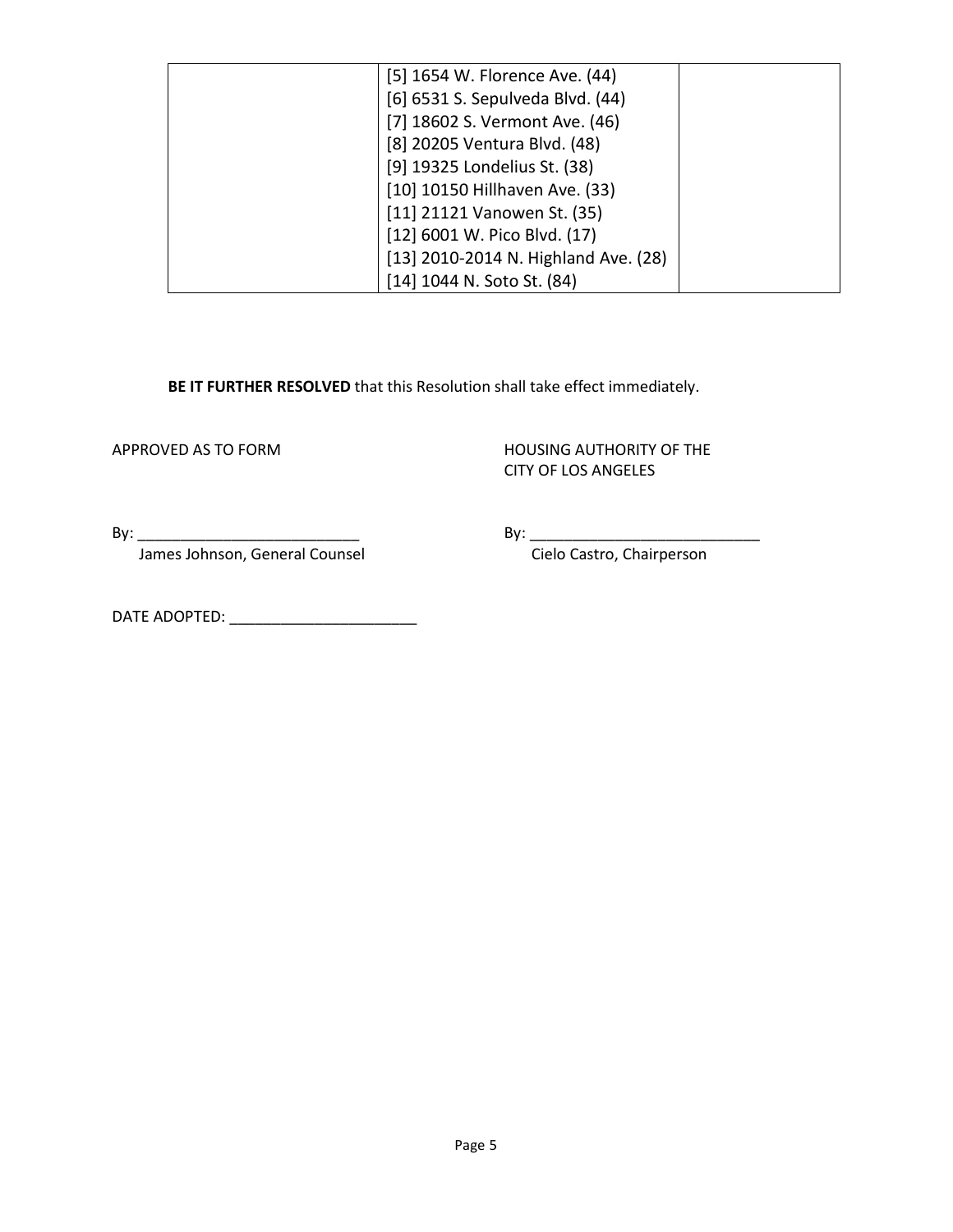# **SUMMARY OF PROCUREMENT AND OUTREACH ACTIVITIES PBV NOFA HA-2022-20 (Homekey Projects)**

On January 28, 2022, the Housing Authority of the City of Los Angeles ("HACLA") invited proposals from qualified developers under the Project Based Voucher ("PBV") Program. Through this Notice of Funding Availability ("NOFA"), HACLA made available up to a maximum of 503 PBVs for eligible owners who are applying for funding in the current Homekey Program NOFA, issued by the State of California Department of Housing and Community Development. Eligible applicants include HACLA business units that cannot be awarded PBVs directly through the Housing Opportunities Through Modernization Act of 2016 ("HOTMA") and HACLA's Administrative Plan. Contract awards are for an initial twenty (20) year term, with one (1) twenty (20) year option to renew.

## A. **Advertising**

The PBV NOFA was posted on the Regional Alliance Marketplace for Procurement ("RAMP"), formerly LABAVN, a free service provided by the City of Los Angeles and the Los Angeles Business Council at: **[www.rampla.org](http://www.rampla.org/)**. RAMP access requires no cost vendor registration. The posting was viewed by fifty-nine (59) RAMP registrants. An email notification was also sent to three hundred six (306) vendors from the HACLA database notifying them of the procurement opportunity with the understanding that joint proposals with eligible applicants were possible. In addition, NOFA notices were mailed to MBE/WBE organizations (see below).

B. Due to the outbreak of the novel coronavirus (COVID-19) and to help prevent its spread, HACLA did not conduct an optional pre-proposal conference. This decision followed orders issued for the State of California by Governor Newsom, the City of Los Angeles by Mayor Garcetti, and Federal, County and City of Los Angeles public health officials.

### C. **Proposals Received and Evaluated**

On March 3, 2022, Addendum No. 1 was posted on RAMP. One (1) proposal was received by submission deadline of March 17, 2022. The proposal was from HACLA's Asset Management Department. An evaluation panel comprised of three (3) non-affiliated HACLA staff evaluated the proposal to ensure adherence to the RFP requirements, and thereafter, scored the proposal as follows with recommended PBV awards: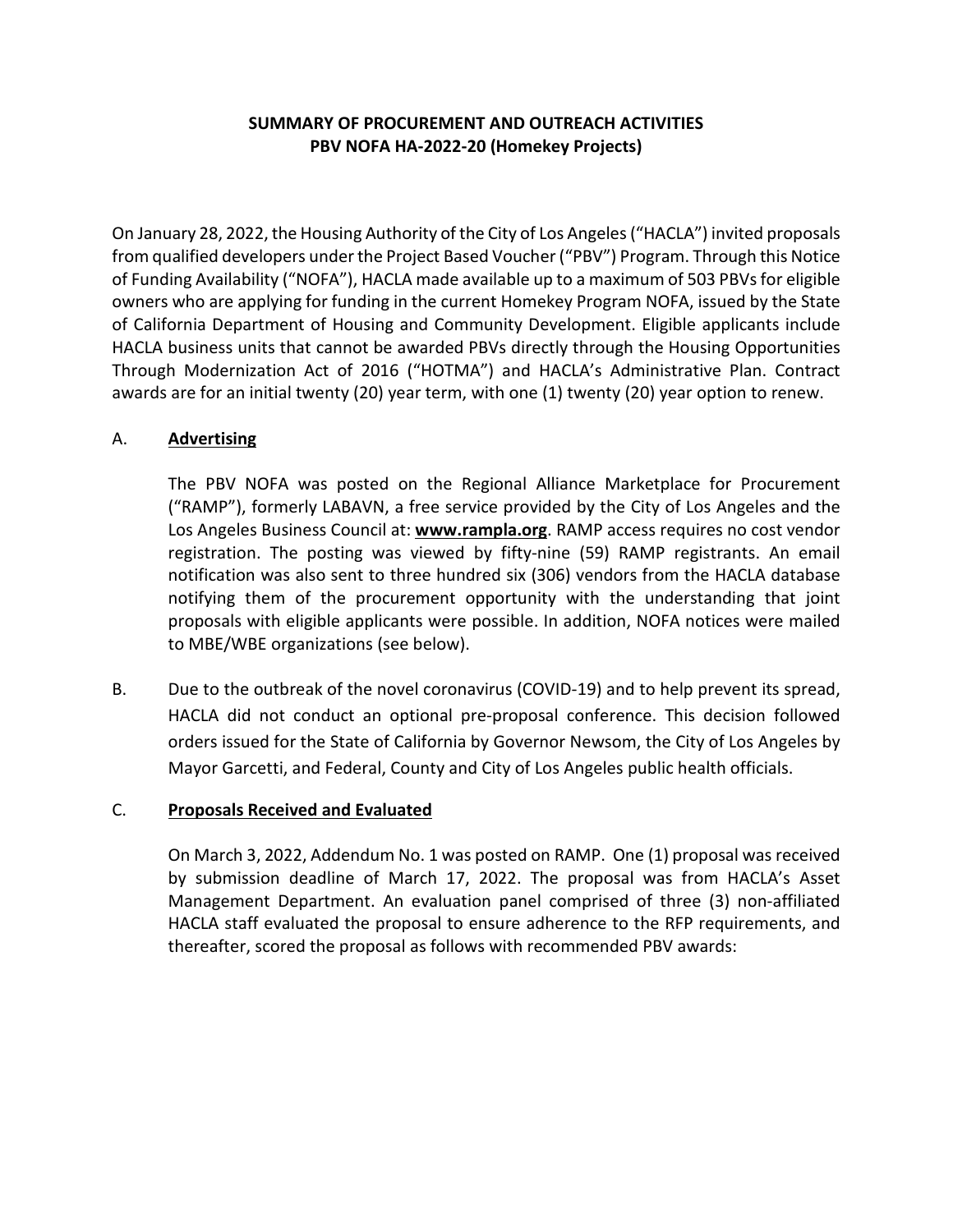|            |                                      | Panel        |                     |
|------------|--------------------------------------|--------------|---------------------|
|            |                                      | Average      | <b>Total Number</b> |
| Applicant  | <b>Project Name</b>                  | <b>Score</b> | of PBVs             |
| HACLA -    | [1] 6521 Brynhurst Ave. (40)         | 87.17        | 495 PBV             |
| Asset      | [2] 2812 W. Temple St. (15)          |              |                     |
| Management | [3] 7639 Van Nuys Blvd. (13)         |              |                     |
| Department | [4] 916 N. Alvarado St. (10)         |              |                     |
|            | [5] 1654 W. Florence Ave. (44)       |              |                     |
|            | [6] 6531 S. Sepulveda Blvd. (44)     |              |                     |
|            | [7] 18602 S. Vermont Ave. (46)       |              |                     |
|            | [8] 20205 Ventura Blvd. (48)         |              |                     |
|            | [9] 19325 Londelius St. (38)         |              |                     |
|            | [10] 10150 Hillhaven Ave. (33)       |              |                     |
|            | [11] 21121 Vanowen St. (35)          |              |                     |
|            | [12] 6001 W. Pico Blvd. (17)         |              |                     |
|            | [13] 2010-2014 N. Highland Ave. (28) |              |                     |
|            | [14] 1044 N. Soto St. (84)           |              |                     |

## D. **Minority/Women Participation**

HACLA conducts ongoing outreach to include minorities and women in the contract award process. The outreach includes providing information to the U.S. Small Business Administration ("SBA") and mailing information to organizations that represent minorityowned business enterprises ("MBEs") and women-owned business enterprises ("WBEs"). The recommended awardee is being made in accordance with HACLA's policies and Federal regulations and without regard to race, creed, color, gender or national origin.

| Company                                      |            | <b>Employees</b>                                 |  |  |
|----------------------------------------------|------------|--------------------------------------------------|--|--|
| Housing Authority of the City of Los Angeles | Total: 723 | 637 minorities = $88\%$<br>women = $64\%$<br>469 |  |  |